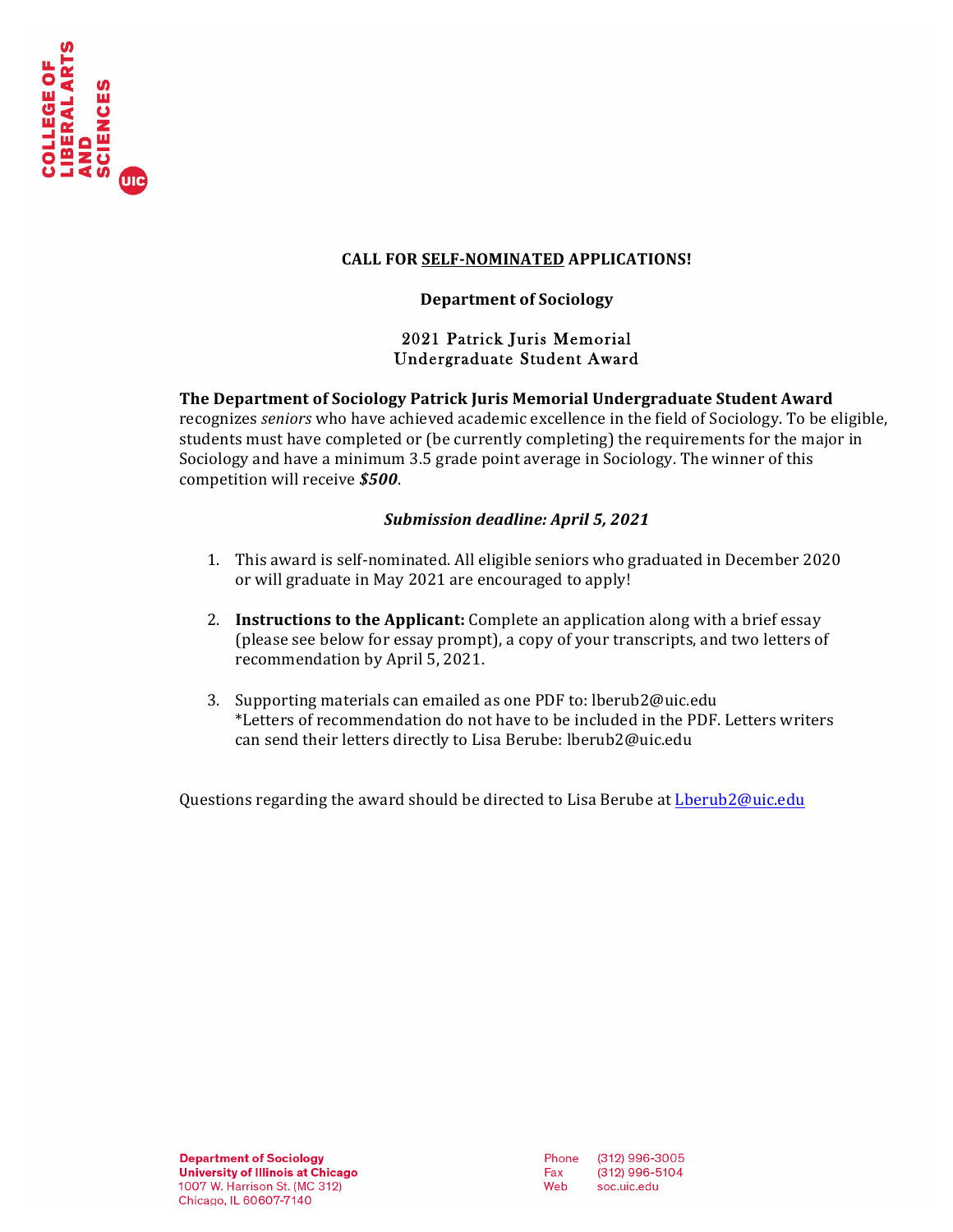

**APPLICATION FORM** 

# **Department of Sociology 2021 Patrick Juris Memorial Undergraduate Student Award**

The *Department of Sociology Patrick Juris Memorial Undergraduate Student Award* recognizes *seniors* who have achieved academic excellence in the field of Sociology. To be eligible students must have completed (or currently be completing) the requirements for the major in Sociology and have a minimum 3.5 grade point average in Sociology. The winner of this competition will receive *\$500*.

## *Submission deadline: April 5, 2021*

## **BIOGRAPHICAL INFORMATION**

| Last Name                           | First      |                                   | Middle               |     |
|-------------------------------------|------------|-----------------------------------|----------------------|-----|
| <b>Permanent Mailing Address</b>    |            | City                              | State                | Zip |
| Day $\left( \quad \right)$          |            |                                   |                      |     |
| <b>Permanent Phone</b>              |            | <b>Current Email Address</b>      |                      |     |
| <b>ACADEMIC INFORMATION</b>         |            |                                   |                      |     |
| Major Field of Study                |            | Minor                             |                      |     |
| <b>Current Status</b>               |            | <b>Current Total Credit Hours</b> |                      |     |
| Degree Expected                     |            |                                   | Date Degree Expected |     |
| Grade Point Average: Overall ______ | In Major _ |                                   |                      |     |

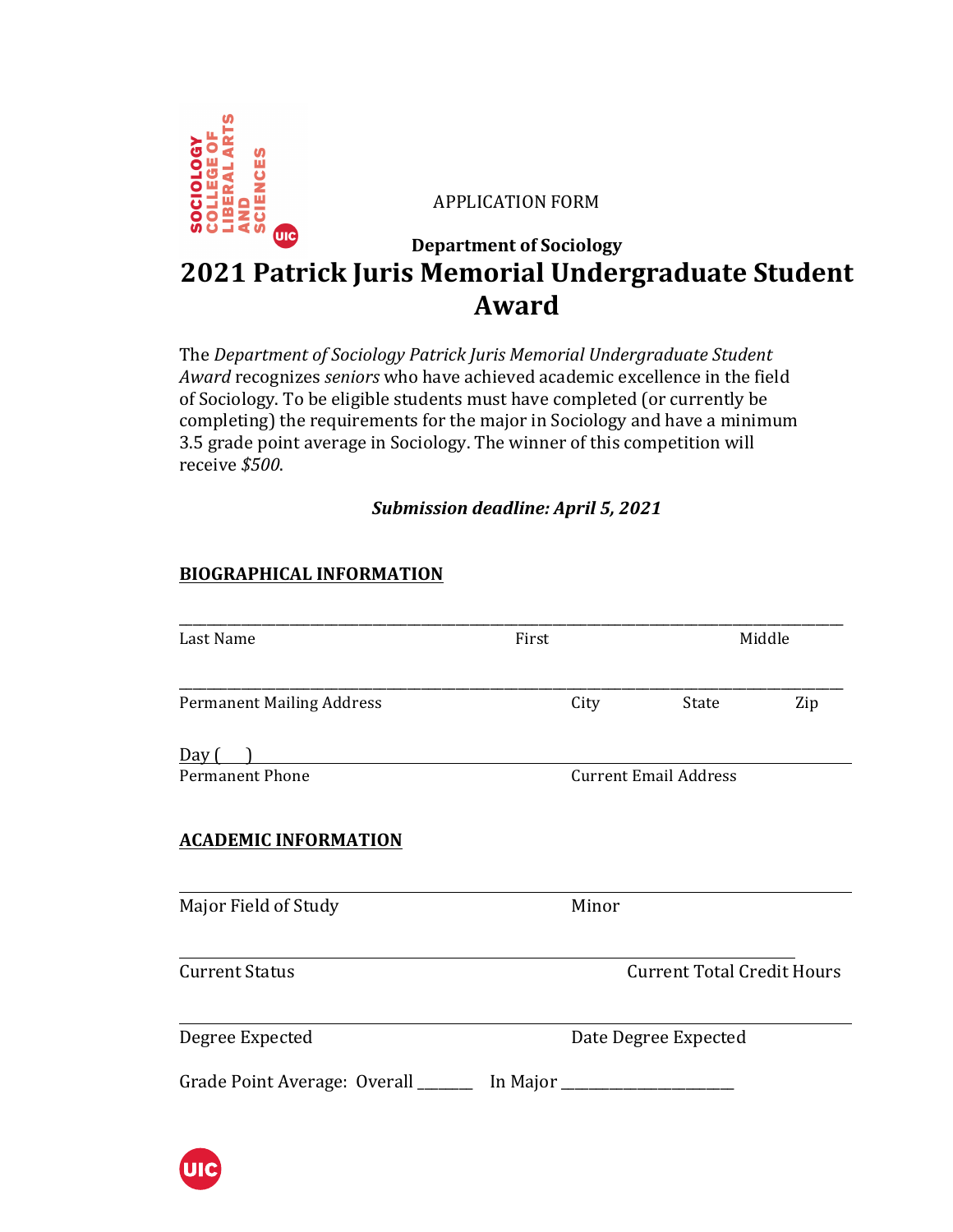Did you or will be graduating with one of the following three UIC Sociology Department Distinction categories? If yes, please check the appropriate box.

\_\_3.50/4.00 GPA in the major for Distinction

\_\_3.75/4.00 GPA in the major for High Distinction

1.2.75/4.00 GPA in the major, SOC 499, and completion of a senior thesis for Highest Distinction.

• Name of Senior Thesis Faculty Advisor: \_\_\_\_\_\_\_\_\_\_\_\_\_\_\_\_\_\_\_\_\_\_\_\_\_\_\_\_\_\_\_\_\_\_\_\_\_\_\_\_\_\_

## **EXTRACURRICULAR/COMMUNITY ACTIVITES**

| <b>Dates</b>          | <b>Position</b>                                          | Organization                                                            |
|-----------------------|----------------------------------------------------------|-------------------------------------------------------------------------|
|                       |                                                          |                                                                         |
|                       |                                                          |                                                                         |
|                       |                                                          |                                                                         |
|                       |                                                          |                                                                         |
|                       | <b>SCHOLARSHIPS, PRIZES, HONORS OR OTHER RECOGNITION</b> |                                                                         |
| <b>Date</b>           | Honor                                                    |                                                                         |
|                       |                                                          |                                                                         |
|                       |                                                          |                                                                         |
|                       |                                                          |                                                                         |
|                       |                                                          | RESEARCH EXPERIENCE (Indicate whether class-based or independent study) |
| <b>Date Completed</b> | <b>Project Title</b>                                     | <b>Faculty Advisor</b>                                                  |
|                       |                                                          |                                                                         |
|                       |                                                          |                                                                         |
|                       |                                                          |                                                                         |

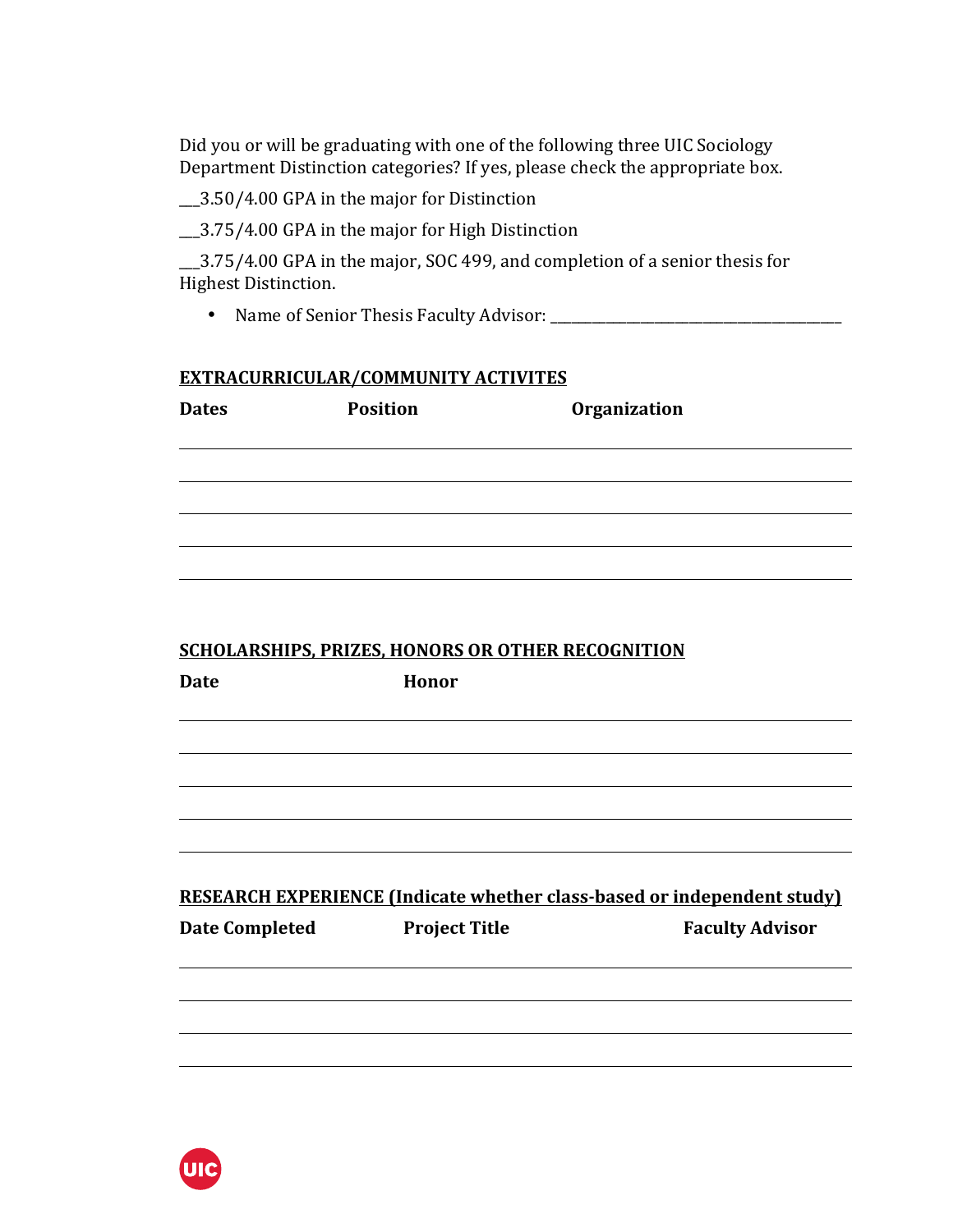## **ESSAY**

The Department of Sociology Student Award is given to seniors who have achieved academic excellence in the field of Sociology. Please write a 500 word essay describing your achievements, how your studies in sociology have influenced your view of the world, and your own plans for the future.